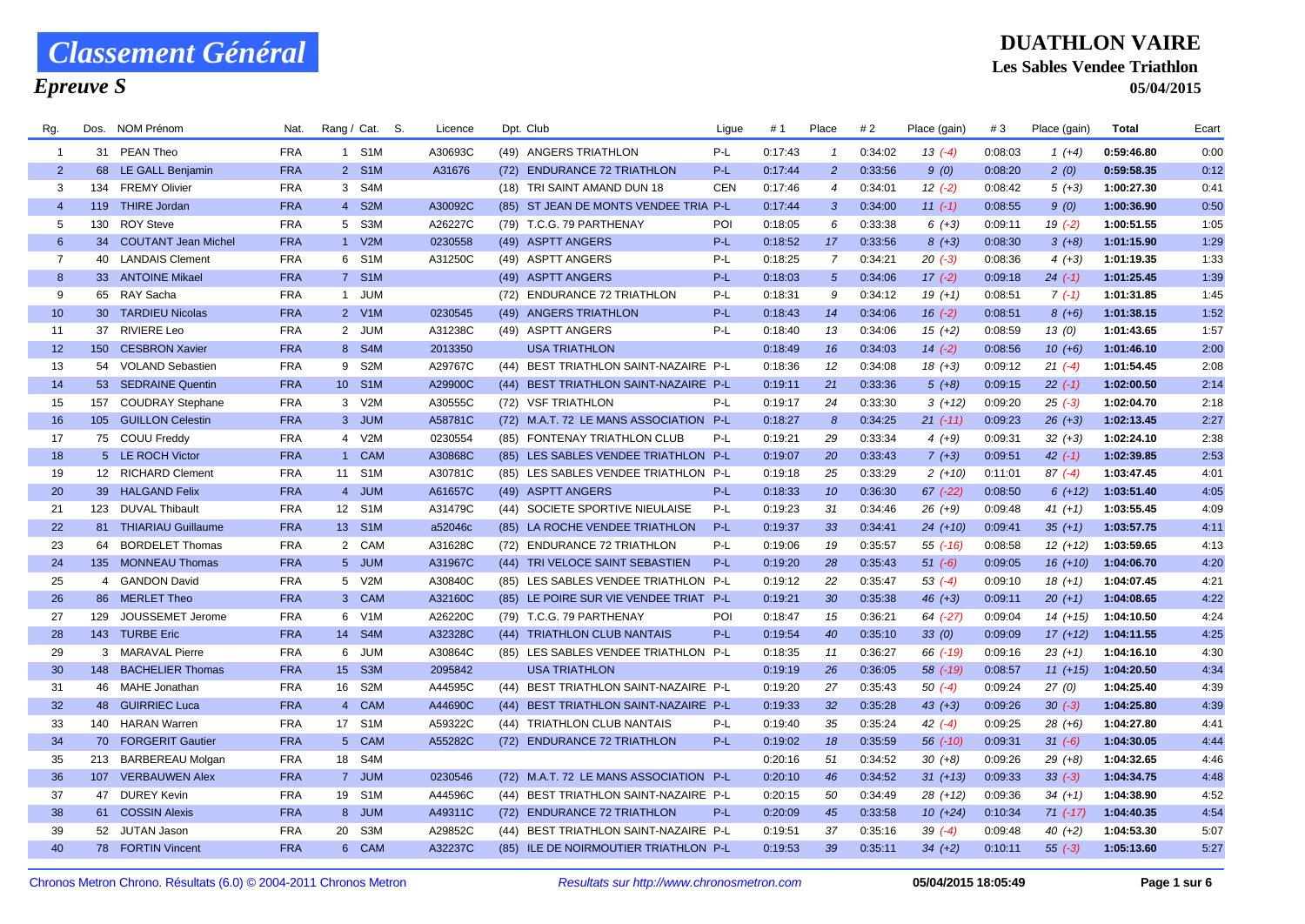## *Epreuve S*

| Rg. | Dos. | <b>NOM Prénom</b>        | Nat.       | Rang / Cat. S.   |                  | Licence |      | Dpt. Club                               | Ligue | #1      | Place | #2      | Place (gain) | #3      | Place (gain) | <b>Total</b> | Ecart |
|-----|------|--------------------------|------------|------------------|------------------|---------|------|-----------------------------------------|-------|---------|-------|---------|--------------|---------|--------------|--------------|-------|
| 41  |      | 121 GOURGUES Matthias    | <b>FRA</b> |                  | 9 JUM            | A45895C |      | (44) SNLS44                             | $P-L$ | 0:19:16 | 23    | 0:35:48 | $54$ $(-13)$ | 0:10:17 | $58( -5)$    | 1:05:19.55   | 5:33  |
| 42  |      | 56 GRELIER Florent       | <b>FRA</b> | 21               | S <sub>2</sub> M | A51921C |      | (85) CHANTONNAY TRIATHLON               | $P-L$ | 0:19:57 | 41    | 0:36:34 | $69$ $(-18)$ | 0:09:04 | $15(+17)$    | 1:05:34.00   | 5:47  |
| 43  |      | 29 SAVARY Jeremy         | <b>FRA</b> | 10 <sup>°</sup>  | <b>JUM</b>       | A30620C |      | (49) ANGERS TRIATHLON                   | $P-L$ | 0:19:39 | 34    | 0:35:31 | $44$ (-10)   | 0:10:34 | $70(+1)$     | 1:05:41.90   | 5:55  |
| 44  |      | 106 HERVE Nicolas        | <b>FRA</b> | 22               | S <sub>1</sub> M | A30393C |      | (72) M.A.T. 72 LE MANS ASSOCIATION      | P-L   | 0:20:19 | 53    | 0:34:39 | $23(+28)$    | 0:10:56 | $83$ (-19)   | 1:05:51.95   | 6:05  |
| 45  |      | 8 JOURDAIN Arthur        | <b>FRA</b> |                  | 7 CAM            | A31089C |      | (85) LES SABLES VENDEE TRIATHLON P-L    |       | 0:20:14 | 48    | 0:36:06 | $60 (-3)$    | 0:09:43 | $36 (+6)$    | 1:06:01.25   | 6:15  |
| 46  |      | 212 DUPOND Yoann         | <b>FRA</b> | 23               | -M-              | A60219C |      |                                         |       | 0:20:58 | 66    | 0:35:14 | $36 (+19)$   | 0:09:54 | $43 (+1)$    | 1:06:04.25   | 6:18  |
| 47  |      | 151 LE CANN Yann         | <b>FRA</b> | 24               | S <sub>3</sub> M | 2095849 |      | <b>USA TRIATHLON</b>                    |       | 0:21:12 | 72    | 0:35:15 | $38(+17)$    | 0:09:46 | $38 (+8)$    | 1:06:11.10   | 6:25  |
| 48  |      | 60 AUBERT Arthur         | <b>FRA</b> | 8                | CAM              | A41824C |      | (44) CORMARIS TRIATHLON                 | P-L   | 0:20:11 | 47    | 0:34:46 | $27 (+23)$   | 0:11:18 | $99(-24)$    | 1:06:13.20   | 6:27  |
| 49  |      | 128 LE CAM Herve         | <b>FRA</b> | 7 <sup>7</sup>   | V2M              | A32648C |      | (44) TRIATHLON COTE D AMOUR             | $P-L$ | 0:20:31 | 58    | 0:35:40 | $47 (+12)$   | 0:10:09 | $51 (-3)$    | 1:06:18.10   | 6:32  |
| 50  |      | 144 LE CAM Simon         | <b>FRA</b> | 25               | S3M              | A31710C |      | (44) TRIATHLON COTE D AMOUR             | P-L   | 0:20:31 | 59    | 0:35:44 | $52(+10)$    | 0:10:06 | $48$ $(-1)$  | 1:06:19.65   | 6:33  |
| 51  |      | 90 CHAPELEAU Frederick   | <b>FRA</b> | 26               | S <sub>4</sub> M | 0230578 |      | (85) LES HERBIERS VENDEE TRIATHL        | $P-L$ | 0:20:43 | 61    | 0:35:35 | $45 (+11)$   | 0:10:03 | $46(-1)$     | 1:06:20.25   | 6:34  |
| 52  |      | 67 JAUNET BARON Nicolas  | <b>FRA</b> | 9                | CAM              |         |      | (72) ENDURANCE 72 TRIATHLON             | P-L   | 0:20:04 | 42    | 0:36:09 | $61 (-6)$    | 0:10:10 | $54(-4)$     | 1:06:21.85   | 6:35  |
| 53  |      | 108 AUDOUIN Charlie      | <b>FRA</b> | 27               | S <sub>3</sub> M | A33054C |      | (85) PAYS DE ST GILLES CROIX DE VIE P-L |       | 0:21:08 | 71    | 0:35:14 | $37 (+18)$   | 0:10:08 | 50(0)        | 1:06:29.05   | 6:43  |
| 54  |      | 49 GUIRRIEC Yann         | <b>FRA</b> | 8                | V <sub>1</sub> M | A29863C |      | (44) BEST TRIATHLON SAINT-NAZAIRE P-L   |       | 0:21:07 | 70    | 0:35:21 | $41 (+13)$   | 0:10:20 | $60 (+3)$    | 1:06:46.35   | 7:00  |
| 55  | 147  | <b>BOURDIN Jean Marc</b> | <b>FRA</b> |                  | 9 V2M            |         |      | (44) TRI VELOCE SAINT SEBASTIEN         | P-L   | 0:20:57 | 65    | 0:35:42 | 49 $(+3)$    | 0:10:10 | $52 (+7)$    | 1:06:47.70   | 7:01  |
| 56  |      | 74 BOUZIANI Frederic     | <b>FRA</b> | 10               | V2M              | A31053C | (85) | <b>FONTENAY TRIATHLON CLUB</b>          | $P-L$ | 0:21:53 | 87    | 0:34:43 | $25(+26)$    | 0:10:14 | $57(+5)$     | 1:06:48.95   | 7:02  |
| 57  |      | 41 LECOQ HOUSSAIS Mathis | <b>FRA</b> | 10 <sup>°</sup>  | <b>CAM</b>       | A48694C |      | (49) ASPTT ANGERS                       | $P-L$ | 0:21:14 | 74    | 0:35:13 | $35(+18)$    | 0:10:26 | $62$ $(-1)$  | 1:06:51.70   | 7:05  |
| 58  |      | 83 GUILLET Eric          | <b>FRA</b> | 11 V1M           |                  | A32312C |      | (85) LA ROCHE VENDEE TRIATHLON          | P-L   | 0:21:22 | 77    | 0:35:03 | $32(+23)$    | 0:10:30 | $67$ $(-4)$  | 1:06:54.35   | 7:08  |
| 59  |      | 6 MAUBERT Guillaume      | <b>FRA</b> | 28               | S <sub>3</sub> M | A30832C |      | (85) LES SABLES VENDEE TRIATHLON        | $P-L$ | 0:21:05 | 68    | 0:35:16 | $40(+16)$    | 0:10:37 | $73(-7)$     | 1:06:56.95   | 7:10  |
| 60  |      | 35 GUERET Maxime         | <b>FRA</b> | 29               | S <sub>1</sub> M | 0230558 |      | (49) ASPTT ANGERS                       | P-L   | 0:19:52 | 38    | 0:36:59 | 73 (-26)     | 0:10:18 | $59(+4)$     | 1:07:07.70   | 7:21  |
| 61  |      | 57 PIVETEAU Subastien    | <b>FRA</b> | 12 <sup>2</sup>  | V1M              | A71479C |      | (85) CHANTONNAY TRIATHLON               | $P-L$ | 0:21:44 | 85    | 0:34:51 | $29 (+25)$   | 0:10:36 | $72$ $(-1)$  | 1:07:10.25   | 7:24  |
| 62  |      | 42 MAGNINY Gaspard       | <b>FRA</b> | 11               | JUM              | A31294C |      | (49) ASPTT ANGERS                       | $P-L$ | 0:21:06 | 69    | 0:35:41 | $48 (+6)$    | 0:10:32 | $68 (+1)$    | 1:07:17.40   | 7:31  |
| 63  |      | 142 ROULLAND Axel        | <b>FRA</b> | 30 <sup>°</sup>  | S <sub>4</sub> M | A29976C |      | (44) TRIATHLON CLUB NANTAIS             | $P-L$ | 0:19:49 | 36    | 0:37:50 | 89 (-35)     | 0:09:43 | $37 (+8)$    | 1:07:20.75   | 7:34  |
| 64  |      | 85 PONDEVIE Fabien       | <b>FRA</b> | 31               | S <sub>3</sub> M | A46841C |      | (85) LA ROCHE VENDEE TRIATHLON          | P-L   | 0:20:08 | 43    | 0:37:28 | $82$ $(-26)$ | 0:09:48 | $39(+5)$     | 1:07:22.45   | 7:36  |
| 65  |      | 38 TIJOU Theophile       | <b>FRA</b> | 11               | <b>CAM</b>       | A47931C |      | (49) ASPTT ANGERS                       | $P-L$ | 0:20:14 | 49    | 0:37:18 | $78$ $(-18)$ | 0:09:56 | 44 $(+2)$    | 1:07:26.90   | 7:40  |
| 66  |      | 82 FORT Aurelien         | <b>FRA</b> | 32               | S4M              | A32365C |      | (85) LA ROCHE VENDEE TRIATHLON          | $P-L$ | 0:20:17 | 52    | 0:37:29 | $84$ (-21)   | 0:10:01 | $45 (+7)$    | 1:07:46.05   | 8:00  |
| 67  |      | 9 LE ROCH Denis          | <b>FRA</b> | 13 <sup>°</sup>  | V3M              | A30888C |      | (85) LES SABLES VENDEE TRIATHLON P-L    |       | 0:21:54 | 89    | 0:34:36 | $22 (+31)$   | 0:11:20 | $102$ $(-9)$ | 1:07:48.70   | 8:02  |
| 68  |      | 153 AUMONT Patrice       | <b>FRA</b> | 33               | S4M              | A30610C |      | (72) VSF TRIATHLON                      | P-L   | 0:20:47 | 62    | 0:36:46 | $71 (-6)$    | 0:10:43 | 74(0)        | 1:08:14.45   | 8:28  |
| 69  |      | 132 DEGAS Fabien         | <b>FRA</b> | 14               | V2M              | A66047C |      | <b>TOBESPORT</b>                        |       | 0:20:30 | 57    | 0:37:19 | $79$ $(-17)$ | 0:10:29 | $64 (+5)$    | 1:08:15.85   | 8:29  |
| 70  | 25   | <b>JOUNIAUX Aurelien</b> | <b>FRA</b> | 12 <sup>12</sup> | <b>CAM</b>       | A30142C |      | (49) ANGERS TRIATHLON                   | P-L   | 0:21:04 | 67    | 0:36:36 | $70(-5)$     | 0:10:54 | $79(+2)$     | 1:08:33.05   | 8:47  |
| 71  |      | 79 LAHMAR Louis Haroun   | <b>FRA</b> |                  | 12 JUM           | A49624C |      | (85) LA ROCHE VENDEE TRIATHLON          | $P-L$ | 0:20:23 | 54    | 0:37:07 | $75$ (-11)   | 0:11:10 | $94 (-6)$    | 1:08:38.45   | 8:52  |
| 72  |      | 155 BOULIN Clement       | <b>FRA</b> | 13               | JUM              | A30621C |      | (72) VSF TRIATHLON                      | P-L   | 0:21:16 | 76    | 0:36:15 | $62 (+10)$   | 0:11:14 | $96(-6)$     | 1:08:43.35   | 8:57  |
| 73  |      | 2 HAMARD BELY Pierre     | <b>FRA</b> | 34               | S <sub>1</sub> M | A31455C |      | (85) LES SABLES VENDEE TRIATHLON P-L    |       | 0:20:09 | 44    | 0:38:44 | $100 (-32)$  | 0:10:08 | $49 (+3)$    | 1:08:59.45   | 9:13  |
| 74  | 141  | <b>PERRAUD Axel</b>      | <b>FRA</b> | 13               | CAM              | A54613C |      | (44) TRIATHLON CLUB NANTAIS             | P-L   | 0:21:13 | 73    | 0:36:25 | $65 (+3)$    | 0:11:26 | $108$ $(-4)$ | 1:09:03.30   | 9:17  |
| 75  |      | 109 ROLLAND Wilfried     | <b>FRA</b> | 15 <sup>2</sup>  | V <sub>1</sub> M | A33055C |      | (85) PAYS DE ST GILLES CROIX DE VIE P-L |       | 0:21:24 | 78    | 0:37:35 | $85(-2)$     | 0:10:20 | $61 (+5)$    | 1:09:17.35   | 9:31  |
| 76  |      | 11 NAULEAU Brice         | <b>FRA</b> | 35               | S <sub>3</sub> M | A30833C |      | (85) LES SABLES VENDEE TRIATHLON P-L    |       | 0:21:57 | 90    | 0:36:57 | 72 (+13)     | 0:10:30 | $66 (+1)$    | 1:09:22.75   | 9:36  |
| 77  |      | 63 BEAU Stephane         | <b>FRA</b> | 16               | V2M              | A31570C |      | (72) ENDURANCE 72 TRIATHLON             | $P-L$ | 0:21:40 | 83    | 0:37:36 | $86$ $(-1)$  | 0:10:10 | $53(+7)$     | 1:09:24.10   | 9:38  |
| 78  |      | 118 POUVREAU Francois    | <b>FRA</b> | 17               | V2M              | A31341C |      | (85) ST JEAN DE MONTS VENDEE TRIA P-L   |       | 0:22:27 | 103   | 0:36:30 | 68 (+25)     | 0:10:46 | 75 (0)       | 1:09:41.25   | 9:55  |
| 79  |      | 122 MARTIN Charly        | <b>FRA</b> | 14               | <b>CAM</b>       | A45784C |      | (44) SNLS44                             | $P-L$ | 0:21:36 | 81    | 0:37:16 | $77(+6)$     | 0:11:04 | $90 (-4)$    | 1:09:55.05   | 10:09 |
| 80  |      | 73 FLOZE Olivier         | <b>FRA</b> | 18               | V <sub>2</sub> M | A31014C |      | (85) FONTENAY TRIATHLON CLUB            | $P-L$ | 0:22:57 | 112   | 0:36:03 | $57(+30)$    | 0:10:59 | $86 (+2)$    | 1:09:58.00   | 10:11 |
|     |      |                          |            |                  |                  |         |      |                                         |       |         |       |         |              |         |              |              |       |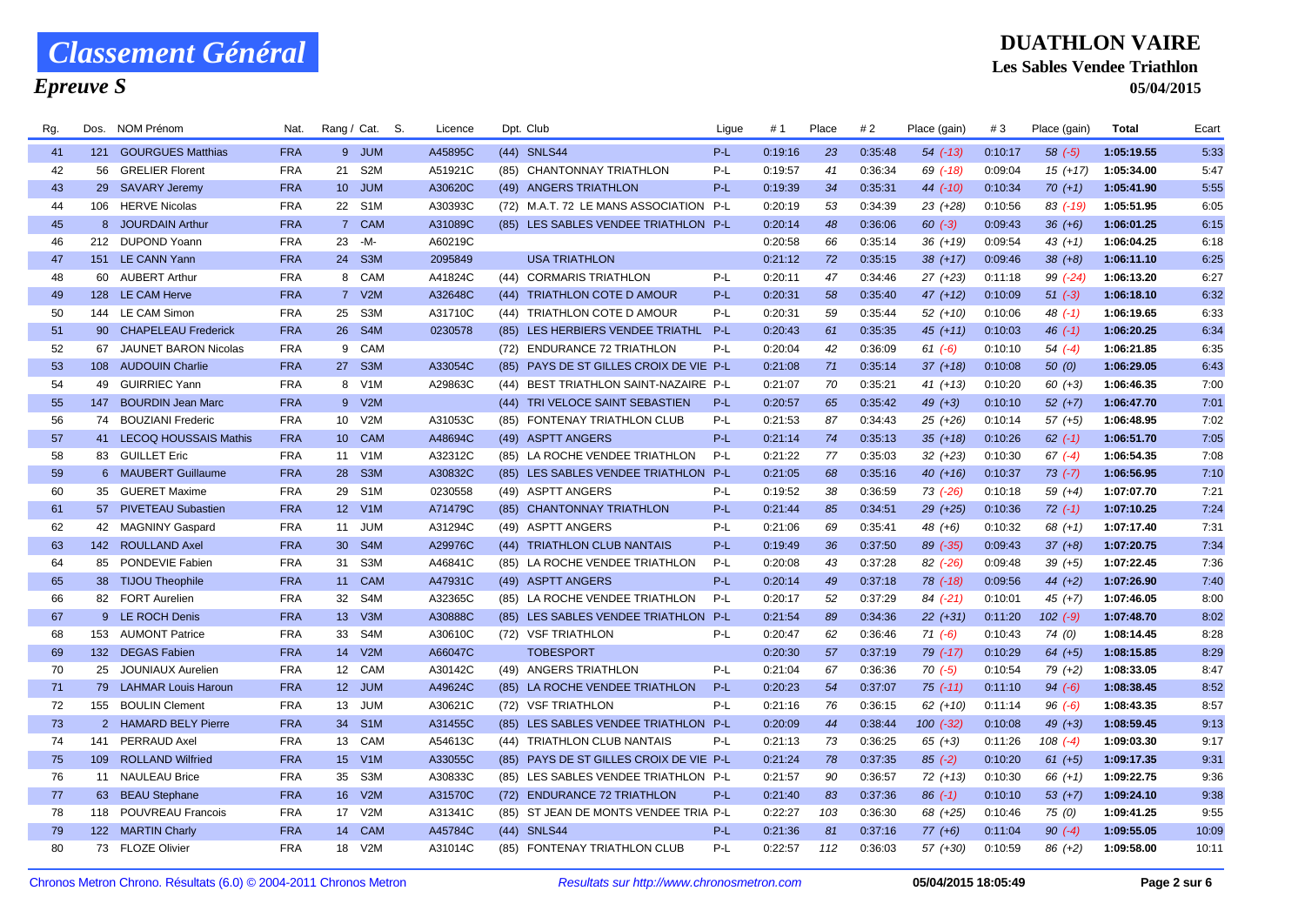## *Epreuve S*

| Rg. | Dos.       | NOM Prénom                        | Nat.       | Rang / Cat.      |                  | S.  | Licence | Dpt. Club                               | Ligue      | #1      | Place | #2      | Place (gain)  | #3      | Place (gain) | Total      | Ecart |
|-----|------------|-----------------------------------|------------|------------------|------------------|-----|---------|-----------------------------------------|------------|---------|-------|---------|---------------|---------|--------------|------------|-------|
| 81  |            | 131 GALIANA Alexandre             | <b>FRA</b> |                  | 36 S2M           |     | A42279C | (00) T.S.D (TEAM SOI DISANT)            | <b>IDF</b> | 0:20:24 | 55    | 0:38:36 | $98$ $(-26)$  | 0:11:03 | 89(0)        | 1:10:01.60 | 10:15 |
| 82  |            | 104 FRIN Thibaut                  | <b>FRA</b> |                  | 15 CAM           |     | A47762C | (72) M.A.T. 72 LE MANS ASSOCIATION P-L  |            | 0:21:27 | 80    | 0:37:43 | $88(-3)$      | 0:11:25 | $105 (+1)$   | 1:10:32.65 | 10:46 |
| 83  |            | 127 DUPUIS Nicolas                | <b>FRA</b> | 37 <sup>2</sup>  | S <sub>1</sub> M |     | A60578C | (86) STADE POITEVIN TRIATHLON           | POI        | 0:22:18 | 101   | 0:37:24 | $80 (+15)$    | 0:10:54 | $80 (+3)$    | 1:10:34.65 | 10:48 |
| 84  |            | 17 CHARRE Guillaume               | <b>FRA</b> | 19               | V1M              |     | A30788C | (85) LES SABLES VENDEE TRIATHLON P-L    |            | 0:22:07 | 95    | 0:37:37 | $87 (+8)$     | 0:10:59 | $85 (+3)$    | 1:10:41.45 | 10:55 |
| 85  |            | 7 COUGNAUD Damien                 | <b>FRA</b> |                  | 16 CAM           |     | A43070C | (85) LES SABLES VENDEE TRIATHLON P-L    |            | 0:21:57 | 91    | 0:37:01 | $74(+12)$     | 0:12:05 | $126(-6)$    | 1:11:01.85 | 11:15 |
| 86  |            | 116 JONAS William                 | <b>FRA</b> |                  | 17 CAM           |     | A31404C | (85) ST JEAN DE MONTS VENDEE TRIA P-L   |            | 0:21:25 | 79    | 0:38:27 | $95( -9)$     | 0:11:19 | $100 (+2)$   | 1:11:09.00 | 11:22 |
| 87  |            | 66 RAY Bertrand                   | <b>FRA</b> | 20               | V3M              |     | A31666C | (72) ENDURANCE 72 TRIATHLON             | $P-L$      | 0:21:53 | 88    | 0:38:54 | $103$ $(-5)$  | 0:10:33 | $69 (+6)$    | 1:11:19.15 | 11:33 |
| 88  |            | 195 DELAMPLE Clelia               | <b>FRA</b> | $\overline{1}$   | S <sub>1</sub> F | -F  | comp_ti | (85) LES HERBIERS VENDEE TRIATHL        | $P-L$      | 0:22:15 | 100   | 0:38:28 | $96 (+9)$     | 0:10:49 | $76 (+3)$    | 1:11:31.30 | 11:45 |
| 89  |            | 185 DE POORTER Maeva              | <b>FRA</b> |                  | 1 JUF            | F   | A31615C | (72) ENDURANCE 72 TRIATHLON             | $P-L$      | 0:22:15 | 99    | 0:38:29 | $97 (+9)$     | 0:10:55 | $82(+1)$     | 1:11:37.40 | 11:51 |
| 90  | 159        | <b>BOIRE Freddy</b>               | <b>FRA</b> | 21               | V1M              |     |         |                                         |            | 0:22:30 | 105   | 0:37:28 | $83(+16)$     | 0:12:00 | $125( -1)$   | 1:11:56.95 | 12:10 |
| 91  |            | 92 JOVANOVIC Emmanuel             | <b>FRA</b> |                  | 22 V1M           |     | A32457C | (85) LES HERBIERS VENDEE TRIATHL P-L    |            | 0:20:43 | 60    | 0:41:27 | $135$ $(-40)$ | 0:10:12 | $56 (+9)$    | 1:12:20.55 | 12:34 |
| 92  |            | 198 RIOTTEAU Melodie              | <b>FRA</b> | $\mathbf{1}$     | CAF              | -F  | A55928C | (85) LES SABLES VENDEE TRIATHLON P-L    |            | 0:21:47 | 86    | 0:40:10 | $115$ $(-12)$ | 0:10:30 | 65 (+6)      | 1:12:25.30 | 12:39 |
| 93  |            | 18 GALON Stanislas                | <b>FRA</b> | 38               | S <sub>4</sub> M |     | A50131C | (85) LES SABLES VENDEE TRIATHLON P-L    |            | 0:22:10 | 96    | 0:38:50 | $102 (+1)$    | 0:11:28 | $109 (+2)$   | 1:12:26.70 | 12:40 |
| 94  |            | 114 BOURSIER Laurent              | <b>FRA</b> | 23               | V2M              |     | A30789C | (85) LES SABLES VENDEE TRIATHLON P-L    |            | 0:22:07 | 94    | 0:40:04 | $114 (-7)$    | 0:10:27 | $63 (+7)$    | 1:12:36.10 | 12:50 |
| 95  |            | 197 DUPONT Aurelia                | <b>FRA</b> |                  | 2 S4F            | F   | A30881C | (85) LES SABLES VENDEE TRIATHLON P-L    |            | 0:23:34 | 128   | 0:37:14 | $76(+34)$     | 0:11:57 | $122 (-1)$   | 1:12:43.55 | 12:57 |
| 96  |            | 133 ALLAIN Jerome                 | <b>FRA</b> | 39               | S4M              |     | A61115C | (44) TRI CLUB CLISSONNAIS               | P-L        | 0:23:32 | 126   | 0:36:06 | 59 (+41)      | 0:13:07 | $153$ (-11)  | 1:12:43.60 | 12:57 |
| 97  |            | 156 BRUNEAU Olivier               | <b>FRA</b> | 40               | S <sub>4</sub> M |     | A49409C | (72) VSF TRIATHLON                      | P-L        | 0:23:13 | 120   | 0:38:17 | $93 (+24)$    | 0:11:19 | $101$ $(-1)$ | 1:12:47.30 | 13:01 |
| 98  |            | 20 LOGEAIS Alderic                | <b>FRA</b> | 41               | S <sub>4</sub> M |     | A64535c | (85) LES SABLES VENDEE TRIATHLON P-L    |            | 0:22:55 | 111   | 0:39:00 | $106 (+14)$   | 0:10:54 | $81(-1)$     | 1:12:47.95 | 13:01 |
| 99  |            | 32 GOBI Ludovic                   | <b>FRA</b> | 42               | S <sub>1</sub> M |     |         | <b>ARSUD LAC</b>                        |            | 0:24:24 | 147   | 0:36:20 | $63 (+55)$    | 0:12:13 | $131 (-7)$   | 1:12:55.45 | 13:09 |
| 100 |            | 76 DEVAUX Eric                    | <b>FRA</b> | 24               | V <sub>4</sub> M |     | 0230554 | (85) FONTENAY TRIATHLON CLUB            | P-L        | 0:23:24 | 122   | 0:38:56 | $104 (+19)$   | 0:11:09 | $93 (+3)$    | 1:13:28.05 | 13:42 |
| 101 |            | 59 RIOTTEAU Thierry               | <b>FRA</b> | 25               | V2M              |     | A49430C | (49) CHOLET TRIATHLON                   | $P-L$      | 0:21:16 | 75    | 0:41:00 | $123 (-27)$   | 0:11:17 | $98(+1)$     | 1:13:30.70 | 13:44 |
| 102 |            | 69 MAUCOURT Sebastien             | <b>FRA</b> |                  | 18 CAM           |     | A49402C | (72) ENDURANCE 72 TRIATHLON             | P-L        | 0:20:26 | 56    | 0:42:21 | $144 (-54)$   | 0:10:50 | $77(+8)$     | 1:13:35.70 | 13:49 |
| 103 |            | 167 JOUSSEMET Frederique          | <b>FRA</b> |                  | 3 S4F            | - F | A26225C | (79) T.C.G. 79 PARTHENAY                | POI        | 0:23:07 | 116   | 0:39:53 | $112(-1)$     | 0:10:58 | $84 (+14)$   | 1:13:56.20 | 14:10 |
| 104 |            | 139 GONON Laurent                 | <b>FRA</b> | 26               | V1M              |     | A30031C | (44) TRIATHLON CLUB NANTAIS             | $P-L$      | 0:23:35 | 129   | 0:38:58 | $105 (+23)$   | 0:11:25 | $106 (+2)$   | 1:13:56.30 | 14:10 |
| 105 | 77         | <b>BONNEAU Pierre</b>             | <b>FRA</b> | 14               | <b>JUM</b>       |     | 0230573 | (85) ILE DE NOIRMOUTIER TRIATHLON P-L   |            | 0:22:20 | 102   | 0:40:30 | $118$ $(-10)$ | 0:11:21 | $103 (+7)$   | 1:14:09.25 | 14:23 |
| 106 |            | 15 SICEAUX Bertrand               | <b>FRA</b> | 27               | V <sub>1</sub> M |     | A48614C | (85) LES SABLES VENDEE TRIATHLON P-L    |            | 0:24:01 | 137   | 0:38:23 | $94(+33)$     | 0:11:49 | $118(-2)$    | 1:14:11.30 | 14:25 |
| 107 |            | 80 RAGER Charly                   | <b>FRA</b> | 43               | S <sub>2</sub> M |     | A48485C | (85) LA ROCHE VENDEE TRIATHLON          | $P-L$      | 0:23:28 | 124   | 0:39:26 | $107 (+10)$   | 0:11:36 | $113 (+7)$   | 1:14:27.90 | 14:41 |
| 108 |            | 95 VAILLANT Corentin              | <b>FRA</b> | 19               | CAM              |     | a32434c | (85) LES HERBIERS VENDEE TRIATHL        | $P-L$      | 0:21:40 | 84    | 0:41:14 | $129( -31)$   | 0:11:37 | $114 (+7)$   | 1:14:29.70 | 14:43 |
| 109 |            | 196 DUFRIEN Annabelle             | <b>FRA</b> |                  | 1 V1F            | -F  | A32413C | (85) LES HERBIERS VENDEE TRIATHL        | P-L        | 0:24:08 | 140   | 0:38:45 | $101 (+27)$   | 0:11:40 | $116 (+4)$   | 1:14:30.80 | 14:44 |
| 110 |            | 44 PAUL Tristan                   | <b>FRA</b> | 15               | <b>JUM</b>       |     |         | (49) ASPTT ANGERS                       | P-L        | 0:24:13 | 142   | 0:38:16 | $92 (+37)$    | 0:12:06 | $127(-5)$    | 1:14:34.10 | 14:48 |
| 111 |            | 138 DUPUIS Arnaud                 | <b>FRA</b> | 44               | S <sub>2</sub> M |     | A59480C | (44) TRIATHLON CLUB NANTAIS             | $P-L$      | 0:22:31 | 106   | 0:41:16 | $131$ $(-16)$ | 0:10:53 | $78(+11)$    | 1:14:39.00 | 14:52 |
| 112 |            | 126 LE BOULC H Alexandre          | <b>FRA</b> | 45               | S1M              |     | A31478C | (44) SOCIETE SPORTIVE NIEULAISE         | $P-L$      | 0:24:34 | 153   | 0:37:25 | $81 (+54)$    | 0:12:43 | $147$ (-13)  | 1:14:41.65 | 14:55 |
| 113 | <b>200</b> | <b>LENOIR Valerie</b>             | <b>FRA</b> | $4 \overline{ }$ | S <sub>2</sub> F | -F  | A71059C | (85) LES SABLES VENDEE TRIATHLON P-L    |            | 0:20:56 | 64    | 0:43:45 | $155(-61)$    | 0:10:05 | $47 (+12)$   | 1:14:44.75 | 14:58 |
| 114 |            | 111 RECULEAU Regis                | <b>FRA</b> | 28               | V <sub>1</sub> M |     | A33067C | (85) PAYS DE ST GILLES CROIX DE VIE P-L |            | 0:22:51 | 109   | 0:39:50 | 111(0)        | 0:12:10 | $128(-5)$    | 1:14:49.40 | 15:03 |
| 115 |            | 103 RIBAUT Cyrille                | <b>FRA</b> | 46               | S <sub>3</sub> M |     | A30274C | (72) M.A.T. 72 LE MANS ASSOCIATION P-L  |            | 0:23:07 | 117   | 0:39:33 | $108 (+9)$    | 0:12:12 | $129(-7)$    | 1:14:50.75 | 15:04 |
| 116 | 51         | <b>RIVIERE Patrice</b>            | <b>FRA</b> | 29               | V3M              |     | A29884C | (44) BEST TRIATHLON SAINT-NAZAIRE P-L   |            | 0:23:39 | 130   | 0:40:18 | $116 (+7)$    | 0:11:03 | $88(+7)$     | 1:14:58.65 | 15:12 |
| 117 |            | 188 BARBIER KRZESZOWIEC Virgi FRA |            |                  | 5 S3F            | -F  | 0230554 | (85) FONTENAY TRIATHLON CLUB            | $P-L$      | 0:22:44 | 108   | 0:40:44 | 119 (-12)     | 0:11:47 | $117 (+3)$   | 1:15:13.25 | 15:27 |
| 118 | 91         | <b>CREPEAU Samuel</b>             | <b>FRA</b> | 47               | S3M              |     | A32410C | (85) LES HERBIERS VENDEE TRIATHL        | $P-L$      | 0:24:06 | 138   | 0:38:44 | 99 (+27)      | 0:12:27 | $136 (-7)$   | 1:15:15.05 | 15:29 |
| 119 |            | 184 COUDRAY Adriana               | <b>FRA</b> |                  | 2 JUF            | -F  | A30586c | (72) ENDURANCE 72 TRIATHLON             | $P-L$      | 0:24:43 | 154   | 0:38:16 | $91 (+38)$    | 0:12:37 | $142$ $(-3)$ | 1:15:33.90 | 15:47 |
| 120 |            | 149 VIE Fabrice                   | <b>FRA</b> | 30               | V2M              |     | 2099735 | <b>USA TRIATHLON</b>                    |            | 0:25:32 | 162   | 0:38:07 | $90 (+41)$    | 0:12:00 | $124 (+1)$   | 1:15:36.95 | 15:50 |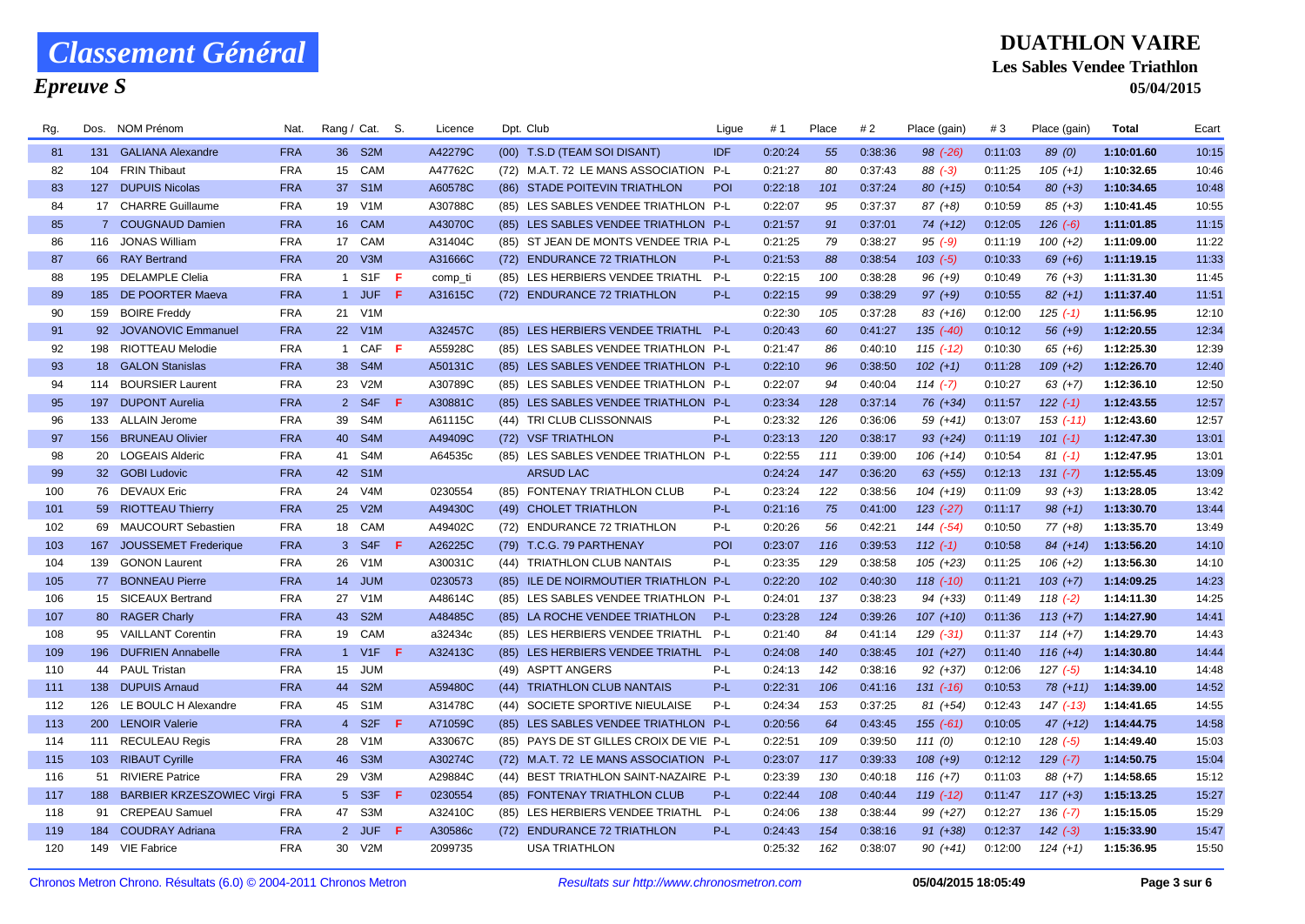## *Epreuve S*

| Rg. |     | Dos. NOM Prénom                 | Nat.       | Rang / Cat. S.  |                  |     | Licence |      | Dpt. Club                               | Ligue | #1      | Place | #2      | Place (gain)  | #3      | Place (gain)  | <b>Total</b> | Ecart |
|-----|-----|---------------------------------|------------|-----------------|------------------|-----|---------|------|-----------------------------------------|-------|---------|-------|---------|---------------|---------|---------------|--------------|-------|
| 121 |     | 10 LOUVEAU Nicolas              | <b>FRA</b> |                 | 31 V2M           |     | A48309C |      | (85) LES SABLES VENDEE TRIATHLON P-L    |       | 0:24:06 | 139   | 0:40:04 | $113 (+15)$   | 0:11:35 | $111 (+3)$    | 1:15:43.25   | 15:57 |
| 122 |     | 124 TANKERE Gaetan              | <b>FRA</b> | 16              | <b>JUM</b>       |     | A72086C |      | (44) SOCIETE SPORTIVE NIEULAISE         | P-L   | 0:22:05 | 93    | 0:43:13 | 148 (-35)     | 0:11:09 | $92 (+6)$     | 1:16:26.05   | 16:40 |
| 123 |     | 101 PORCHER Corentin            | <b>FRA</b> | <b>20</b>       | <b>CAM</b>       |     | A30438C |      | (72) M.A.T. 72 LE MANS ASSOCIATION      | $P-L$ | 0:23:03 | 113   | 0:39:35 | $109 (+6)$    | 0:13:56 | $170(-16)$    | 1:16:32.70   | 16:46 |
| 124 |     | 98 TRICOIRE Thierry             | <b>FRA</b> | 32              | V2M              |     | A32417C |      | (85) LES HERBIERS VENDEE TRIATHL        | P-L   | 0:22:12 | 97    | 0:43:21 | 150 (-37)     | 0:11:10 | $95 (+10)$    | 1:16:40.80   | 16:54 |
| 125 |     | 182 GUYON Laura                 | <b>FRA</b> |                 | 6 S1F            | F.  | A32510C |      | (44) CORMARIS TRIATHLON                 | $P-L$ | 0:23:28 | 123   | 0:41:53 | $142$ $(-8)$  | 0:11:25 | $107 (+6)$    | 1:16:44.30   | 16:58 |
| 126 | 145 | <b>ROBARD Patrice</b>           | <b>FRA</b> | 33              | V3M              |     | A32179C |      | (85) ILE DE NOIRMOUTIER TRIATHLON P-L   |       | 0:23:47 | 133   | 0:41:04 | $124 (+7)$    | 0:11:58 | 123(0)        | 1:16:47.60   | 17:01 |
| 127 |     | 120 POIRIER George              | <b>FRA</b> | 34              | V6M              |     | A42688C |      | (85) ST JEAN DE MONTS VENDEE TRIA P-L   |       | 0:23:58 | 135   | 0:41:21 | $133 (+6)$    | 0:11:38 | $115 (+2)$    | 1:16:55.85   | 17:09 |
| 128 |     | 115 GRAVOIL Alexis              | <b>FRA</b> | 21              | <b>CAM</b>       |     | A31452C |      | (85) ST JEAN DE MONTS VENDEE TRIA P-L   |       | 0:23:16 | 121   | 0:42:35 | $145$ (-18)   | 0:11:15 | $97 (+11)$    | 1:17:04.60   | 17:18 |
| 129 | 203 | <b>COSSIN Eric</b>              | <b>FRA</b> | 35 <sup>5</sup> | V3M              |     | A48986C |      | (72) ENDURANCE 72 TRIATHLON             | $P-L$ | 0:22:13 | 98    | 0:41:06 | $127$ $(-21)$ | 0:13:49 | $165$ $(-10)$ | 1:17:06.10   | 17:20 |
| 130 | 161 | <b>DILLARD Yohann</b>           | <b>FRA</b> | 36              | V <sub>1</sub> M |     |         |      |                                         |       | 0:23:04 | 114   | 0:43:06 | 147 (-35)     | 0:11:09 | $91 (+19)$    | 1:17:17.45   | 17:31 |
| 131 |     | 94 VAILLANT Michel              | <b>FRA</b> | 37 <sup>2</sup> | V1M              |     | A32415C |      | (85) LES HERBIERS VENDEE TRIATHL P-L    |       | 0:24:27 | 149   | 0:41:30 | $137 (+6)$    | 0:11:33 | $110 (+12)$   | 1:17:29.05   | 17:43 |
| 132 |     | 152 DAUPHIN Thibault            | <b>FRA</b> | 48              | S <sub>2</sub> M |     |         |      | <b>USSP</b>                             |       | 0:24:17 | 143   | 0:41:05 | $126 (+11)$   | 0:12:27 | 137(0)        | 1:17:48.00   | 18:01 |
| 133 |     | 171 SUBERVIE Melie              | <b>FRA</b> |                 | 2 CAF            | -F. | A32463C |      | (85) ST JEAN DE MONTS VENDEE TRIA P-L   |       | 0:24:51 | 157   | 0:40:45 | $120 (+20)$   | 0:12:16 | $134 (+4)$    | 1:17:49.45   | 18:03 |
| 134 |     | 55 POTTIER Quentin              | <b>FRA</b> | 22              | CAM              |     | A58315C |      | (44) BOUGUENAIS CLUB TRIATHLON          | P-L   | 0:23:34 | 127   | 0:41:46 | $141 (-3)$    | 0:12:37 | $143(-4)$     | 1:17:55.40   | 18:09 |
| 135 |     | 165 LOISEAU Alice               | <b>FRA</b> |                 | 7 S3F            | -F. | A31708C |      | (44) TRIATHLON COTE D AMOUR             | $P-L$ | 0:25:02 | 158   | 0:41:05 | $125 (+12)$   | 0:11:51 | $119 (+11)$   | 1:17:56.85   | 18:10 |
| 136 | 125 | <b>ROSSIGNOL Gael</b>           | <b>FRA</b> | 38              | V2M              |     | A68654C |      | (44) SOCIETE SPORTIVE NIEULAISE         | P-L   | 0:23:53 | 134   | 0:42:05 | 143 (-10)     | 0:12:12 | $130 (+8)$    | 1:18:08.90   | 18:22 |
| 137 |     | 19 LECOMTE Olivier              | <b>FRA</b> | 49              | S <sub>4</sub> M |     | A58136C |      | (85) LES SABLES VENDEE TRIATHLON P-L    |       | 0:24:25 | 148   | 0:41:17 | $132 (+10)$   | 0:12:30 | $138 (+1)$    | 1:18:10.50   | 18:24 |
| 138 |     | 93 NICOLAS Pascal               | <b>FRA</b> | 39              | V3M              |     | A32420C |      | (85) LES HERBIERS VENDEE TRIATHL        | P-L   | 0:24:28 | 150   | 0:41:31 | $138 (+5)$    | 0:12:14 | $133 (+7)$    | 1:18:11.35   | 18:25 |
| 139 |     | 173 FONTENEAU Elisa             | <b>FRA</b> |                 | 3 CAF            | -F. | 0230546 |      | (72) M.A.T. 72 LE MANS ASSOCIATION      | $P-L$ | 0:22:35 | 107   | 0:43:44 | $154$ $(-43)$ | 0:11:54 | $121 (+11)$   | 1:18:12.40   | 18:26 |
| 140 | 164 | <b>COUDRAY Emma</b>             | <b>FRA</b> | $\overline{4}$  | CAF              | -F  | A30588C |      | (72) VSF TRIATHLON                      | P-L   | 0:25:41 | 164   | 0:39:44 | $110 (+31)$   | 0:13:00 | $152 (-7)$    | 1:18:23.00   | 18:36 |
| 141 |     | 137 ABILY Augustin              | <b>FRA</b> |                 | 23 CAM           |     | A71549C |      | (44) TRIATHLON CLUB NANTAIS             | $P-L$ | 0:24:47 | 155   | 0:40:49 | $121 (+19)$   | 0:12:54 | $150(-5)$     | 1:18:28.30   | 18:42 |
| 142 |     | 113 LANDRIN Laurent             | <b>FRA</b> | 50              | S4M              |     | A32170C |      | (85) PAYS DE ST GILLES CROIX DE VIE P-L |       | 0:24:00 | 136   | 0:41:14 | $130 (+9)$    | 0:13:19 | $157$ $(-15)$ | 1:18:31.70   | 18:45 |
| 143 |     | 214 GUILLEMET Frederic          | <b>FRA</b> | 51              | S <sub>4</sub> M |     | A49794C |      | (85) FONTENAY TRIATHLON CLUB            | $P-L$ | 0:24:29 | 151   | 0:41:40 | $140 (+4)$    | 0:12:41 | $145 (+4)$    | 1:18:48.35   | 19:02 |
| 144 |     | 100 DELHOMMEAU DUMONT Pierr FRA |            | 24              | CAM              |     | A30376C |      | (72) M.A.T. 72 LE MANS ASSOCIATION      | P-L   | 0:21:39 | 82    | 0:43:54 | 157 (-53)     | 0:13:19 | $158$ $(-9)$  | 1:18:50.75   | 19:04 |
| 145 |     | 24 JASMIN Alex                  | <b>FRA</b> | 17 <sup>2</sup> | <b>JUM</b>       |     | A30226C |      | (49) ANGERS TRIATHLON                   | $P-L$ | 0:23:10 | 118   | 0:45:00 | 169 (-37)     | 0:11:24 | $104 (+10)$   | 1:19:32.55   | 19:46 |
| 146 | 158 | <b>DESPRES Stephane</b>         | <b>FRA</b> | 40              | V2M              |     | A30569C |      | (72) VSF TRIATHLON                      | $P-L$ | 0:24:10 | 141   | 0:43:51 | $156$ $(-13)$ | 0:11:36 | $112 (+8)$    | 1:19:34.95   | 19:48 |
| 147 | 175 | <b>GEORGET Emmanuelle</b>       | <b>FRA</b> |                 | 5 CAF            | -F. | A46228C |      | (49) ANGERS TRIATHLON                   | $P-L$ | 0:24:23 | 145   | 0:41:30 | $136 (+4)$    | 0:13:44 | $164 (-6)$    | 1:19:35.80   | 19:49 |
| 148 |     | 136 VACHON Thierry              | <b>FRA</b> | 41              | V2M              |     |         |      | (44) TRI VELOCE SAINT SEBASTIEN         | P-L   | 0:26:11 | 174   | 0:40:58 | 122 (+22)     | 0:12:52 | $149 (+4)$    | 1:20:00.25   | 20:14 |
| 149 |     | 176 COUTANT Charlotte           | <b>FRA</b> | 6               | CAF              | -F. | 0230558 |      | (49) ASPTT ANGERS                       | $P-L$ | 0:24:30 | 152   | 0:41:40 | $139 (+4)$    | 0:13:56 | $171(-1)$     | 1:20:04.65   | 20:18 |
| 150 | 23  | <b>CULTY Paul</b>               | <b>FRA</b> | 25              | <b>CAM</b>       |     | A46639C |      | (49) ANGERS TRIATHLON                   | $P-L$ | 0:22:53 | 110   | 0:43:00 | 146 (-30)     | 0:14:16 | $174$ $(-10)$ | 1:20:06.95   | 20:20 |
| 151 |     | 190 MOYON Elfrid                | <b>FRA</b> |                 | 2 V2F            | -F  | 0230575 |      | (85) LA ROCHE VENDEE TRIATHLON          | $P-L$ | 0:26:18 | 176   | 0:41:26 | $134 (+23)$   | 0:12:34 | $140 (+2)$    | 1:20:16.10   | 20:30 |
| 152 |     | 102 PORCHER Laurent             | <b>FRA</b> | 42              | V2M              |     | A62301C |      | (72) M.A.T. 72 LE MANS ASSOCIATION P-L  |       | 0:26:05 | 170   | 0:20:07 | $1(+169)$     | 0:34:09 | 185 (-151)    | 1:20:19.40   | 20:33 |
| 153 |     | 96 HULIN Lilian                 | <b>FRA</b> | 26 <sup>°</sup> | <b>CAM</b>       |     | a32461c |      | (85) LES HERBIERS VENDEE TRIATHL P-L    |       | 0:21:59 | 92    | 0:41:11 | $128$ $(-26)$ | 0:17:29 | $184$ $(-35)$ | 1:20:37.35   | 20:51 |
| 154 |     | 50 QUESTERBERT Antoine          | <b>FRA</b> | 27              | CAM              |     | A29761C |      | (44) BEST TRIATHLON SAINT-NAZAIRE P-L   |       | 0:23:06 | 115   | 0:43:30 | $152$ $(-36)$ | 0:15:14 | $182$ $(-3)$  | 1:21:48.30   | 22:02 |
| 155 |     | 183 AUBERGEON Clara             | <b>FRA</b> | $7^{\circ}$     | <b>CAF</b>       | -F. |         | (72) | <b>ENDURANCE 72 TRIATHLON</b>           | $P-L$ | 0:25:45 | 165   | 0:43:57 | $158 (+4)$    | 0:12:36 | $141 (+6)$    | 1:22:17.20   | 22:31 |
| 156 | 146 | <b>BOURDIN Thomas</b>           | <b>FRA</b> | 28              | CAM              |     |         |      | (44) TRI VELOCE SAINT SEBASTIEN         | P-L   | 0:24:23 | 146   | 0:44:30 | 164 (-12)     | 0:13:31 | $160 (+2)$    | 1:22:22.65   | 22:36 |
| 157 |     | 99 BLOT Stephane                | <b>FRA</b> | 43              | V2M              |     | A46786C |      | (72) M.A.T. 72 LE MANS ASSOCIATION P-L  |       | 0:26:12 | 175   | 0:43:25 | $151 (+16)$   | 0:13:12 | $155 (+2)$    | 1:22:47.45   | 23:01 |
| 158 | 178 | <b>BULOURDE Marie Aude</b>      | <b>FRA</b> |                 | 3 JUF            | -F  | A58933C |      | (44) BEST TRIATHLON SAINT-NAZAIRE P-L   |       | 0:24:49 | 156   | 0:46:08 | $174$ $(-10)$ | 0:11:52 | $120 (+8)$    | 1:22:47.65   | 23:01 |
| 159 |     | 191 RIDEAU Noemie               | <b>FRA</b> |                 | 8 S2F            | F.  | A32153C |      | (85) LA ROCHE VENDEE TRIATHLON          | $P-L$ | 0:26:37 | 178   | 0:44:11 | $160 (+13)$   | 0:12:17 | $135 (+6)$    | 1:23:03.90   | 23:17 |
| 160 |     | 186 LACROUTE Marianne           | <b>FRA</b> |                 | 8 CAF F          |     | A45124C |      | (72) ENDURANCE 72 TRIATHLON             | P-L   | 0:25:09 | 159   | 0:44:33 | $165$ $(-1)$  | 0:13:35 | 162(0)        | 1:23:15.80   | 23:29 |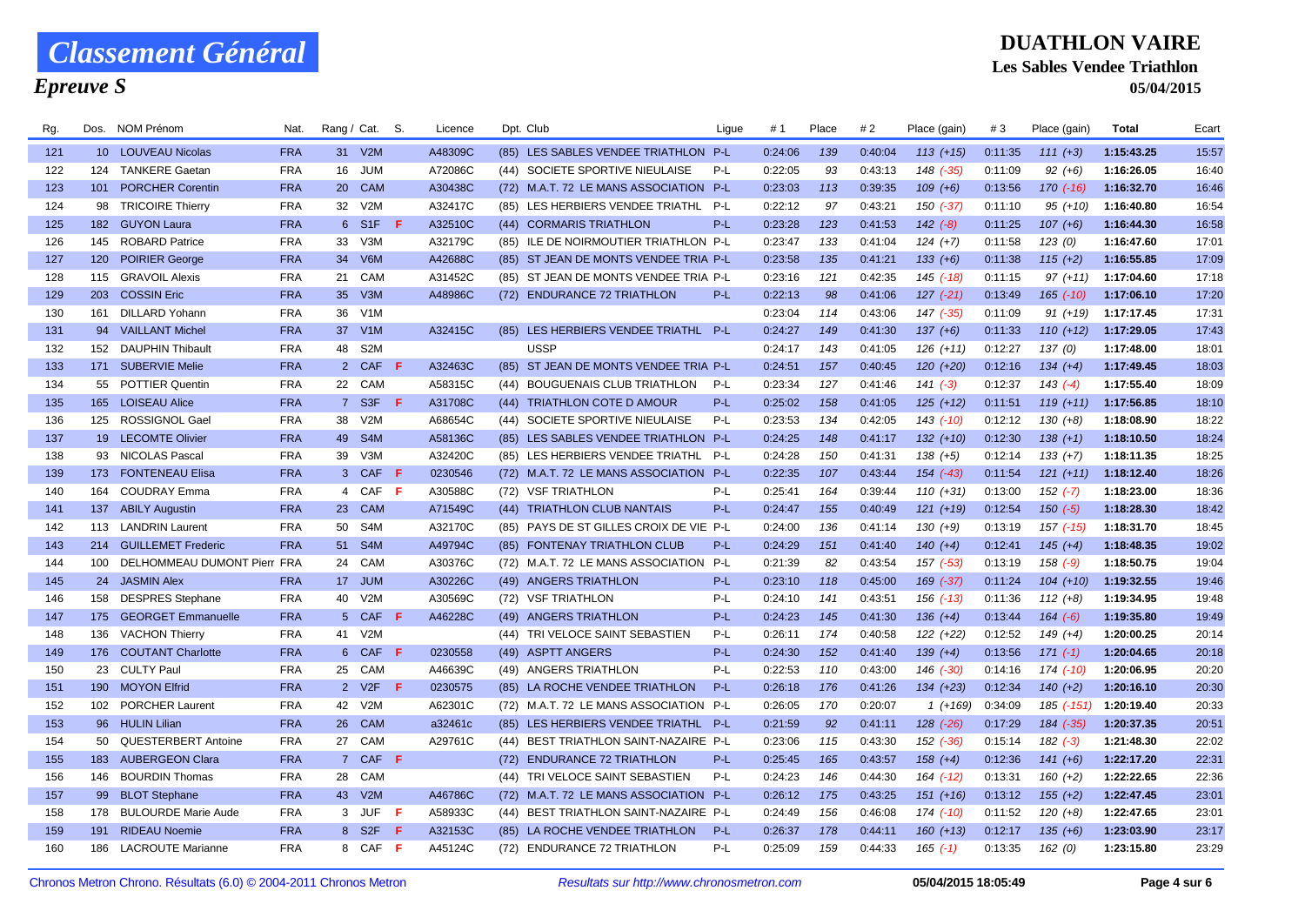### *Epreuve S*

| Rg.        |              | Dos. NOM Prénom            | Nat.       | Rang / Cat. S.  |                  |      | Licence |      | Dpt. Club                               | Ligue | #1      | Place | # 2     | Place (gain)  | #3      | Place (gain) | Total      | Ecart |
|------------|--------------|----------------------------|------------|-----------------|------------------|------|---------|------|-----------------------------------------|-------|---------|-------|---------|---------------|---------|--------------|------------|-------|
| 161        |              | 45 LAUNEAU Stephane        | <b>FRA</b> |                 | 44 V1M           |      | A32485C |      | (44) BOUGUENAIS CLUB TRIATHLON          | P-L   | 0:26:31 | 177   | 0:43:15 | $149 (+15)$   | 0:13:38 | $163 (+1)$   | 1:23:23.15 | 23:37 |
| 162        | 88           | PAQUEREAU Clement          | <b>FRA</b> | 29              | CAM              |      | A42255C |      | (85) LE POIRE SUR VIE VENDEE TRIAT P-L  |       | 0:22:29 | 104   | 0:47:45 | $183$ $(-60)$ | 0:13:30 | $159(+2)$    | 1:23:42.10 | 23:56 |
| 163        |              | 189 UDREA LEGRAND Isabelle | <b>FRA</b> |                 | 3 V1F F          |      | A32186C |      | (85) ILE DE NOIRMOUTIER TRIATHLON P-L   |       | 0:25:56 | 167   | 0:45:18 | $170(-1)$     | 0:12:38 | $144 (+5)$   | 1:23:51.60 | 24:05 |
| 164        | 199          | <b>LEROUX Emilie</b>       | <b>FRA</b> |                 | 4 JUF F          |      | A30779C |      | (85) LES SABLES VENDEE TRIATHLON P-L    |       | 0:23:46 | 132   | 0:46:08 | $175$ $(-31)$ | 0:14:42 | $179(-1)$    | 1:24:35.10 | 24:49 |
| 165        |              | 180 JALLAIS Nadine         | <b>FRA</b> |                 | 4 V2F            | - F. | A44587C |      | (44) BEST TRIATHLON SAINT-NAZAIRE P-L   |       | 0:25:25 | 160   | 0:47:10 | $182$ $(-16)$ | 0:12:14 | $132 (+11)$  | 1:24:46.90 | 25:00 |
| 166        |              | 169 HAUDEBOURG Christine   | <b>FRA</b> |                 | 5 V4F            | -F   | A31327C |      | (85) ST JEAN DE MONTS VENDEE TRIA P-L   |       | 0:27:43 | 187   | 0:44:45 | $166 (+12)$   | 0:12:42 | $146 (+9)$   | 1:25:07.70 | 25:21 |
| 167        | 170          | <b>PENISSON Lola</b>       | <b>FRA</b> |                 | 9 CAF            | -F.  | A31385C |      | (85) ST JEAN DE MONTS VENDEE TRIA P-L   |       | 0:27:35 | 186   | 0:44:24 | $162 (+16)$   | 0:13:11 | $154 (+3)$   | 1:25:08.10 | 25:22 |
| 168        |              | 28 TEXEREAU Frederic       | <b>FRA</b> | 45              | V2M              |      | 0230545 |      | (49) ANGERS TRIATHLON                   | P-L   | 0:27:01 | 180   | 0:44:10 | $159 (+13)$   | 0:14:04 | $173(-1)$    | 1:25:13.70 | 25:27 |
| 169        | 201          | <b>GALAIS Jeremy</b>       | <b>FRA</b> | 52 <sub>2</sub> | S <sub>4</sub> M |      |         |      |                                         |       | 0:26:11 | 173   | 0:46:38 | $179(-4)$     | 0:12:30 | $139 (+8)$   | 1:25:17.65 | 25:31 |
| 170        |              | 72 COURONNEAUD Jean        | <b>FRA</b> | 46              | V <sub>5</sub> M |      |         |      | (85) FONTENAY TRIATHLON CLUB            | $P-L$ | 0:27:46 | 188   | 0:44:11 | $161 (+19)$   | 0:13:54 | $169(-1)$    | 1:25:50.00 | 26:03 |
| 171        |              | 87 CHAUVET Philippe        | <b>FRA</b> | 48              | V2M              |      | A32171C |      | (85) LE POIRE SUR VIE VENDEE TRIAT P-L  |       | 0:27:21 | 184   | 0:44:53 | $167 (+10)$   | 0:13:53 | $167 (+3)$   | 1:26:05.30 | 26:19 |
| 172        |              | 89 FOUASSON Eric           | <b>FRA</b> | 47              | V2M              |      | A32136C |      | (85) LE POIRE SUR VIE VENDEE TRIAT P-L  |       | 0:27:20 | 183   | 0:44:54 | $168 (+10)$   | 0:13:53 | $168 (+1)$   | 1:26:05.30 | 26:19 |
| 173        |              | 112 HERAUD Remi            | <b>FRA</b> | 53              | S <sub>2M</sub>  |      | A71197C |      | (85) PAYS DE ST GILLES CROIX DE VIE P-L |       | 0:23:43 | 131   | 0:49:31 | 187 (-50)     | 0:13:13 | $156 (+8)$   | 1:26:25.95 | 26:39 |
| 174        |              | 21 COLLIN Antoine          | <b>FRA</b> |                 | 30 CAM           |      | A48000C |      | (49) ANGERS TRIATHLON                   | P-L   | 0:26:06 | 172   | 0:45:57 | $173 (+1)$    | 0:14:33 | $176(-3)$    | 1:26:34.50 | 26:48 |
| 175        |              | 187 FLOZE Stephanie        | <b>FRA</b> |                 | 6 V2F            | F.   | A310113 |      | (85) FONTENAY TRIATHLON CLUB            | $P-L$ | 0:26:04 | 168   | 0:48:02 | $184$ $(-15)$ | 0:12:49 | $148 (+8)$   | 1:26:53.75 | 27:07 |
| 176        |              | 26 LAVALETTE Frederic      | <b>FRA</b> | 49              | V2M              |      | A45224C |      | (49) ANGERS TRIATHLON                   | P-L   | 0:27:17 | 182   | 0:45:56 | $172 (+2)$    | 0:13:49 | $166 (+4)$   | 1:27:01.35 | 27:15 |
| 177        |              | 22 COLLIN Emmanuel         | <b>FRA</b> | 50 <sub>o</sub> | V2M              |      | A60834C |      | (49) ANGERS TRIATHLON                   | P-L   | 0:29:43 | 193   | 0:43:39 | $153 (+11)$   | 0:14:00 | $172 (+5)$   | 1:27:21.80 | 27:35 |
| 178        | 179          | <b>RIVIERE Louise</b>      | <b>FRA</b> | 10              | $CAF$ $F$        |      | A29838C |      | (44) BEST TRIATHLON SAINT-NAZAIRE       | P-L   | 0:26:05 | 169   | 0:46:57 | $180(-9)$     | 0:14:47 | 180(0)       | 1:27:47.75 | 28:01 |
| 179        |              | 154 BOULIN Florian         | <b>FRA</b> |                 | 31 CAM           |      | A66921C |      | (72) VSF TRIATHLON                      | $P-L$ | 0:25:54 | 166   | 0:46:19 | $176(-6)$     | 0:15:38 | $183(-7)$    | 1:27:49.90 | 28:03 |
| 180        |              | 174 COULAIS Lea            | <b>FRA</b> | 11              | CAF F            |      | A30132C |      | (49) ANGERS TRIATHLON                   | P-L   | 0:29:04 | 191   | 0:46:27 | $177(+6)$     | 0:13:35 | $161 (+5)$   | 1:29:05.00 | 29:18 |
| 181        |              | 58 ROY Jacky               | <b>FRA</b> |                 | 51 V1M           |      | A31076C | (85) | <b>CHANTONNAY TRIATHLON</b>             | $P-L$ | 0:26:40 | 179   | 0:50:14 | $189(-8)$     | 0:12:56 | $151 (+6)$   | 1:29:48.85 | 30:02 |
| 182        |              | 172 WEBER Emma             | <b>FRA</b> | 12              | CAF F            |      |         |      | (72) M.A.T. 72 LE MANS ASSOCIATION P-L  |       | 0:28:12 | 190   | 0:46:34 | $178(+6)$     | 0:15:05 | $181 (+2)$   | 1:29:49.60 | 30:03 |
| 183        | 160          | <b>DEVILLERS Herve</b>     | <b>FRA</b> |                 | 52 V3M           |      |         |      |                                         |       | 0:27:54 | 189   | 0:48:26 | $185 (+3)$    | 0:14:41 | $178 (+3)$   | 1:31:00.00 | 31:13 |
| 184        | 163          | DESPRES LIETOUT Coline     | <b>FRA</b> |                 | 13 CAF F         |      | A30587C |      | (72) VSF TRIATHLON                      | P-L   | 0:27:09 | 181   | 0:49:54 | $188 (-7)$    | 0:14:22 | $175 (+4)$   | 1:31:24.30 | 31:38 |
| 185        | 168          | <b>BOUREAU Cecile</b>      | <b>FRA</b> |                 | 7 V1F            | -F   | A32520C |      | (44) SNLS44                             | $P-L$ | 0:29:28 | 192   | 0:49:21 | $186 (+3)$    | 0:14:40 | $177 (+4)$   | 1:33:27.20 | 33:41 |
| <b>DNF</b> |              | 13 SICEAUX Baptiste        | <b>FRA</b> |                 | 0 CAM            |      | A30901C |      | (85) LES SABLES VENDEE TRIATHLON P-L    |       | 0:25:32 | 163   |         |               |         |              |            |       |
| <b>DNF</b> |              | 14 SICEAUX Antoine         | <b>FRA</b> |                 | 0 JUM            |      | A30898C |      | (85) LES SABLES VENDEE TRIATHLON        | P-L   | 0:25:27 | 161   | 0:40:27 | $117 (+19)$   |         |              |            |       |
| <b>DNF</b> |              | 27 RIOU Corentin           | <b>FRA</b> | $\mathbf{0}$    | CAM              |      | A53611C |      | (49) ANGERS TRIATHLON                   | P-L   | 0:27:22 | 185   |         |               |         |              |            |       |
| <b>DNF</b> |              | 43 MICHEL Maxime           | <b>FRA</b> |                 | 0 S1M            |      |         |      | (49) ASPTT ANGERS                       | $P-L$ | 0:23:11 | 119   | 0:45:35 | $171$ $(-38)$ |         |              |            |       |
| <b>DNF</b> |              | 71 MORIN Jules             | <b>FRA</b> |                 | 0 CAM            |      | A31627C |      | (72) ENDURANCE 72 TRIATHLON             | $P-L$ | 0:24:19 | 144   | 0:44:25 | $163$ (-12)   |         |              |            |       |
| <b>DNF</b> |              | 110 CHAUSSIN Raphael       | <b>FRA</b> |                 | 0 S1M            |      | 0230584 |      | (85) PAYS DE ST GILLES CROIX DE VIE P-L |       | 0:30:06 | 194   |         |               |         |              |            |       |
| <b>DNF</b> |              | 117 MORGENSTERN Simon      | <b>FRA</b> |                 | 0 CAM            |      | A31451C |      | (85) ST JEAN DE MONTS VENDEE TRIA P-L   |       | 0:20:48 | 63    |         |               |         |              |            |       |
| <b>DNF</b> | 166          | <b>GUERIN Celine</b>       | <b>FRA</b> |                 | $0$ S1F          | -F.  | A56611C |      | (44) TRIATHLON CLUB NANTAIS             | P-L   | 0:23:29 | 125   |         |               |         |              |            |       |
| <b>DNF</b> | 192          | <b>RUFFY Laetitia</b>      | <b>FRA</b> |                 | 0 V2F            | -F   | A32359C |      | (85) LA ROCHE VENDEE TRIATHLON          | P-L   | 0:31:42 | 195   |         |               |         |              |            |       |
| <b>DNF</b> |              | 193 CHAUVET Charline       | <b>FRA</b> |                 | 0 CAF            | -F   | A32148C |      | (85) LE POIRE SUR VIE VENDEE TRIAT P-L  |       | 0:26:05 | 171   | 0:47:07 | $181 (-8)$    |         |              |            |       |
| <b>DNS</b> | $\mathbf{1}$ | <b>COEFFIER Sebastien</b>  | <b>FRA</b> | 0               | S3M              |      | A30844C |      | (85) LES SABLES VENDEE TRIATHLON P-L    |       |         |       |         |               |         |              |            |       |
| <b>DNS</b> |              | 16 ORSONNEAU Stephane      | <b>FRA</b> |                 | $0$ V2M          |      | A69743C |      | (85) LES SABLES VENDEE TRIATHLON P-L    |       |         |       |         |               |         |              |            |       |
| <b>DNS</b> |              | 36 LODDU Laouen            | <b>FRA</b> | $\mathbf{0}$    | -M-              |      | A57213C |      | (49) ASPTT ANGERS                       | $P-L$ |         |       |         |               |         |              |            |       |
| <b>DNS</b> |              | 84 PADIOLLEAU David        | <b>FRA</b> | $\overline{0}$  | S4M              |      | A32361C |      | (85) LA ROCHE VENDEE TRIATHLON          | $P-L$ |         |       |         |               |         |              |            |       |
| <b>DNS</b> |              | 97 MARTINEAU Alexandre     | <b>FRA</b> |                 | 0 JUM            |      | a32453c |      | (85) LES HERBIERS VENDEE TRIATHL        | P-L   |         |       |         |               |         |              |            |       |
|            |              |                            |            |                 |                  |      |         |      |                                         |       |         |       |         |               |         |              |            |       |